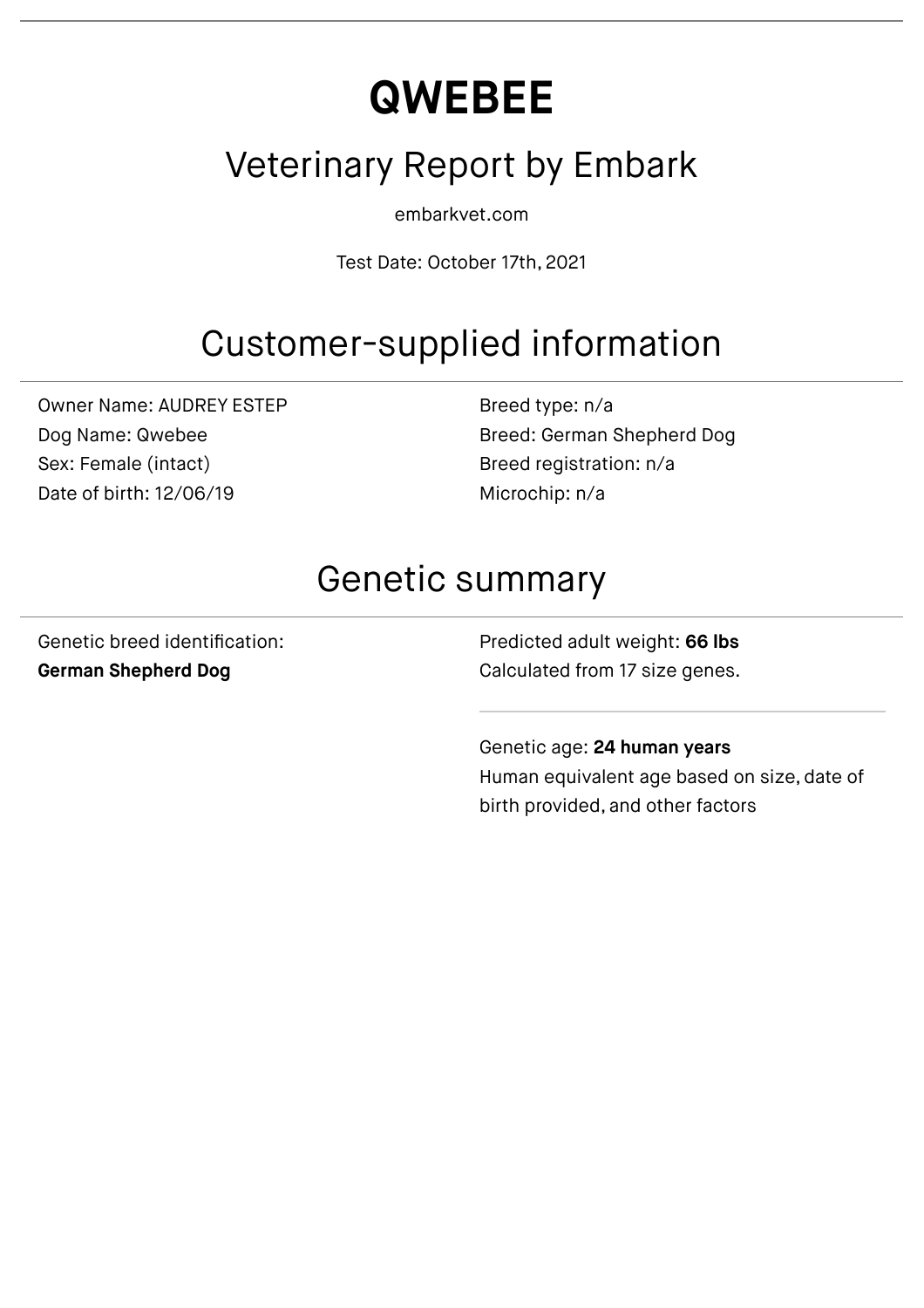# Clinical Tools

These clinical genetic tools can inform clinical decisions and diagnoses. These tools do not predict increased risk for disease.

#### **Alanine Aminotransferase Activity (GPT)**

Qwebee's baseline ALT level is likely to be Normal

#### **What is Alanine Aminotransferase Activity?**

Alanine aminotransferase (ALT) is a clinical tool that can be used by veterinarians to better monitor liver health. This result is not associated with liver disease. ALT is one of several values veterinarians measure on routine blood work to evaluate the liver. It is a naturally occurring enzyme located in liver cells that helps break down protein. When the liver is damaged or inflamed, ALT is released into the bloodstream.

#### **How vets diagnose this condition**

Genetic testing is the only way to provide your veterinarian with this clinical tool.

#### **How this condition is treated**

Veterinarians may recommend blood work to establish a baseline ALT value for healthy dogs with one or two copies of this variant.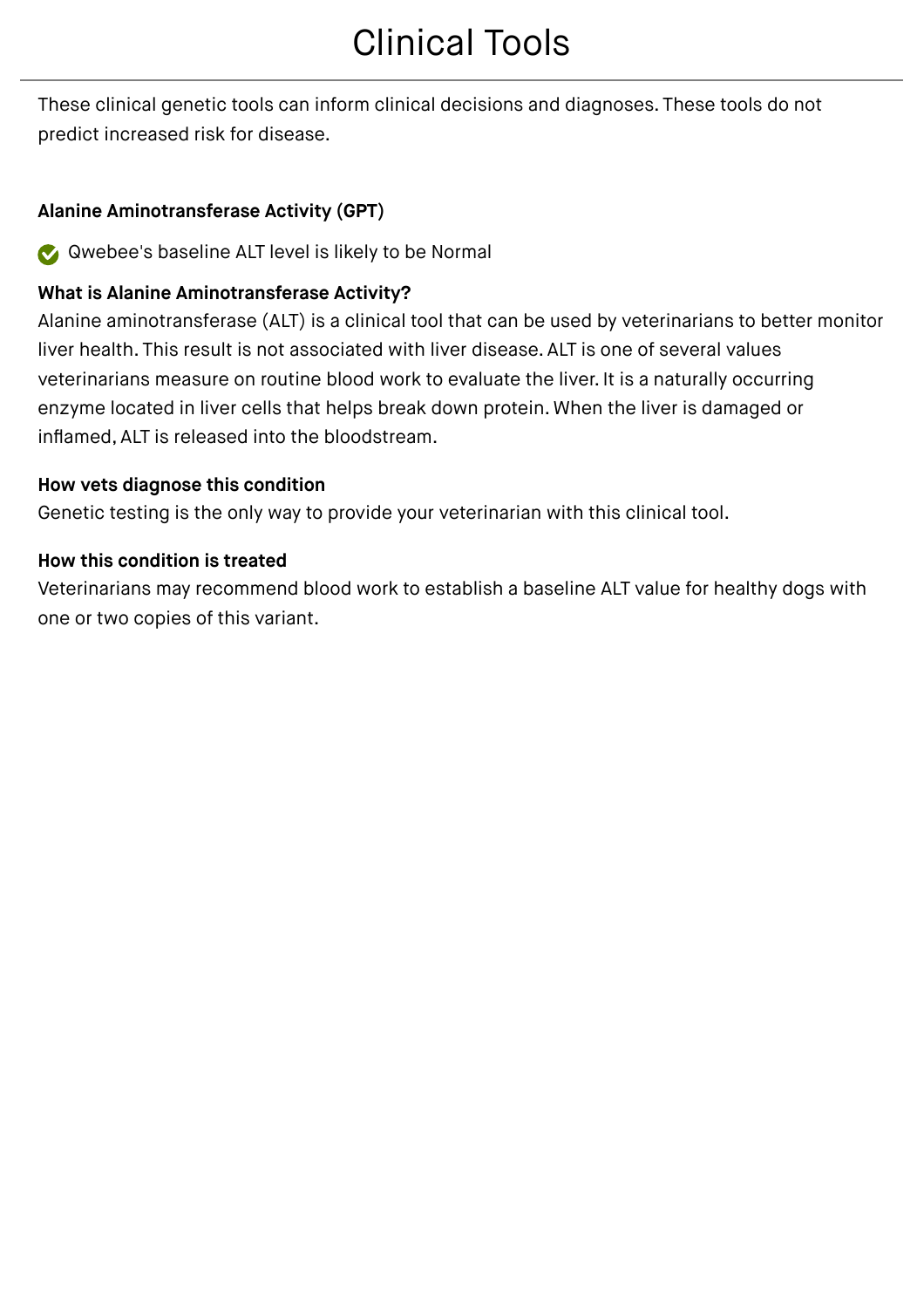# Health Report

#### **How to interpret Qwebee's genetic health results:**

If Qwebee inherited any of the variants that we tested, they will be listed at the top of the Health Report section, along with a description of how to interpret this result. We also include all of the variants that we tested Qwebee for that we did not detect the risk variant for.

#### **A genetic test is not a diagnosis**

This genetic test does not diagnose a disease. Please talk to your vet about your dog's genetic results, or if you think that your pet may have a health condition or disease.



| <b>Breed-Relevant Genetic Conditions</b> | 10 variants not detected  | $\bullet$         |
|------------------------------------------|---------------------------|-------------------|
| <b>Additional Genetic Conditions</b>     | 198 variants not detected | $\mathbf{\Omega}$ |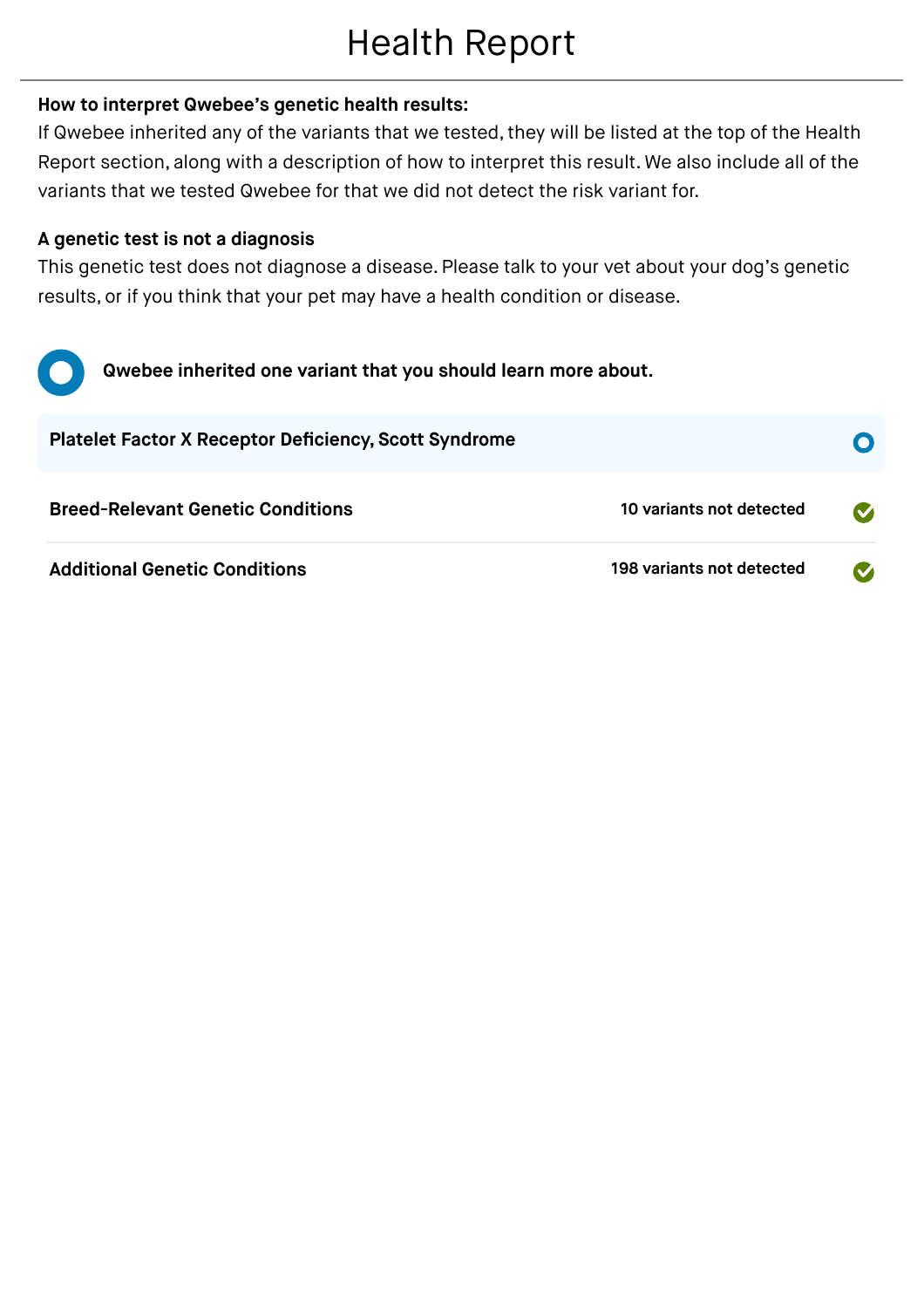#### **Platelet Factor X Receptor Deficiency, Scott Syndrome (TMEM16F)**

Qwebee inherited one copy of the variant we O tested

#### **What does this result mean?**

This result should not impact Qwebee's health but it could have consequences for siblings or other related dogs if they inherited two copies of the variant. We recommend discussing this result with their owners or breeders if you are in contact.

#### **Impact on Breeding**

Your dog carries this variant and will pass it on to ~50% of her offspring.

#### **What is Platelet Factor X Receptor Deficiency, Scott Syndrome?**

Canine Scott Syndrome is a defect in platelet function leading to impaired secondary hemostasis. Secondary hemostasis occurs after a platelet "plug" has formed. Its role is to make the plug stable by adding fibrin to the clot. Dogs with CSS have platelets that cannot signal in response to stimuli to induce platelet activation or death.

#### **When signs & symptoms develop in affected dogs**

Dogs are born with this condition.

#### **How vets diagnose this condition**

Genetic and laboratory testing can be used to diagnose this disorder.

#### **How this condition is treated**

There is no cure for this condition. Dogs with this disease may need blood/platelet transfusions during surgery or following a major trauma. However, they should have a normal lifespan.

#### **Actions to take if your dog is affected**

Plan major surgeries with your veterinarian in advance and inform them of your dog's potential for bleeding.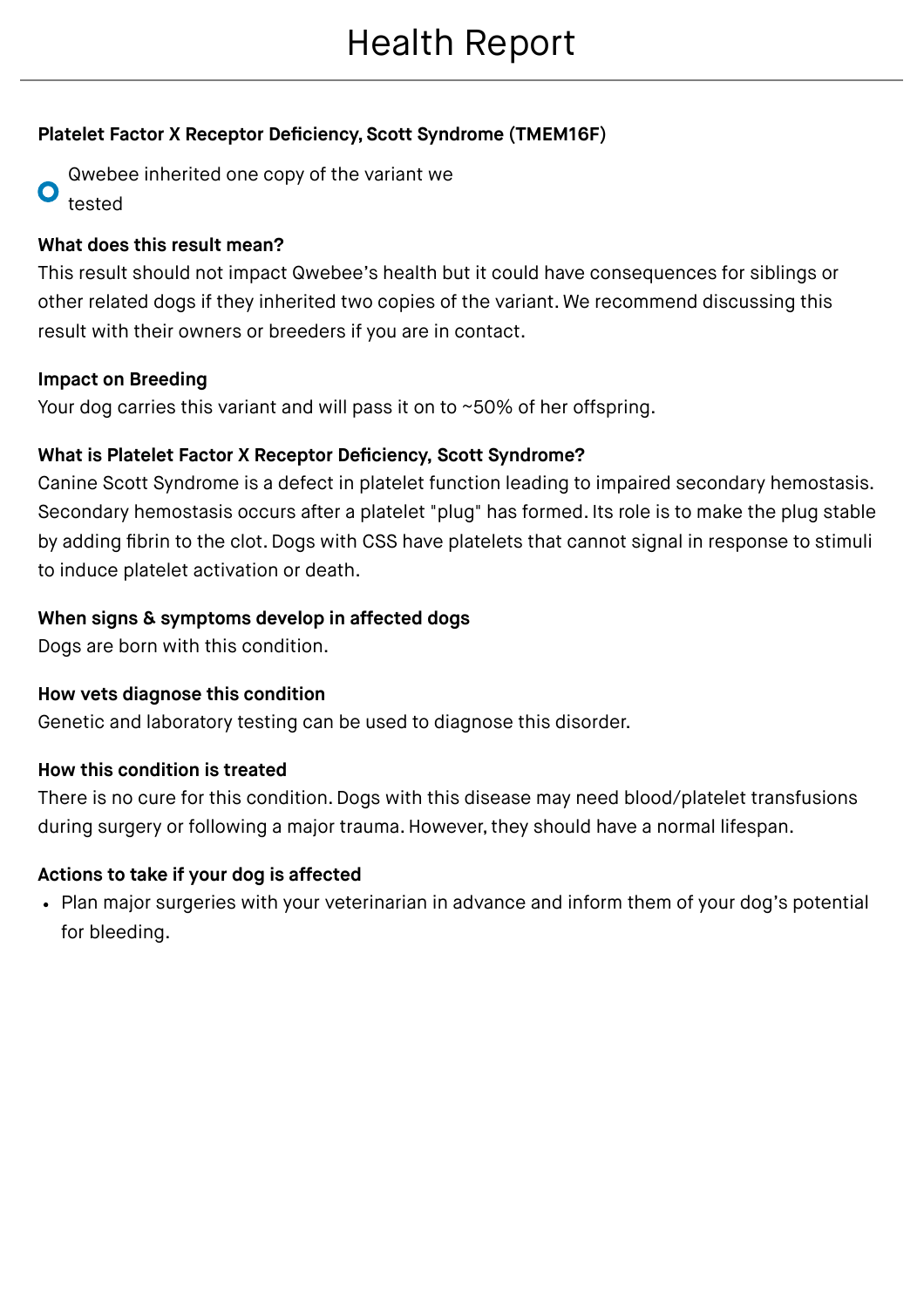### Breed-Relevant Conditions Tested

**Qwebee did not have the variants that we tested for, that are relevant to her breed:**

- **MDR1 Drug Sensitivity (ABCB1)**
- **Factor VIII Deficiency, Hemophilia A (F8 Exon 11, German Shepherd Variant 1)**
- **Factor VIII Deficiency, Hemophilia A (F8 Exon 1, German Shepherd Variant 2)**
- **Canine Leukocyte Adhesion Deficiency Type III, CLAD III (FERMT3, German Shepherd Variant)**
- **Achromatopsia (CNGA3 Exon 7, German Shepherd Variant)**
- **Hyperuricosuria and Hyperuricemia or Urolithiasis, HUU (SLC2A9)**
- **X-linked Ectodermal Dysplasia, Anhidrotic Ectodermal Dysplasia, XHED (EDA Intron 8)**
- **Renal Cystadenocarcinoma and Nodular Dermatofibrosis, RCND (FLCN Exon 7)**
- **Mucopolysaccharidosis Type VII, Sly Syndrome, MPS VII (GUSB Exon 3, German Shepherd Variant)**
- **Degenerative Myelopathy, DM (SOD1A)**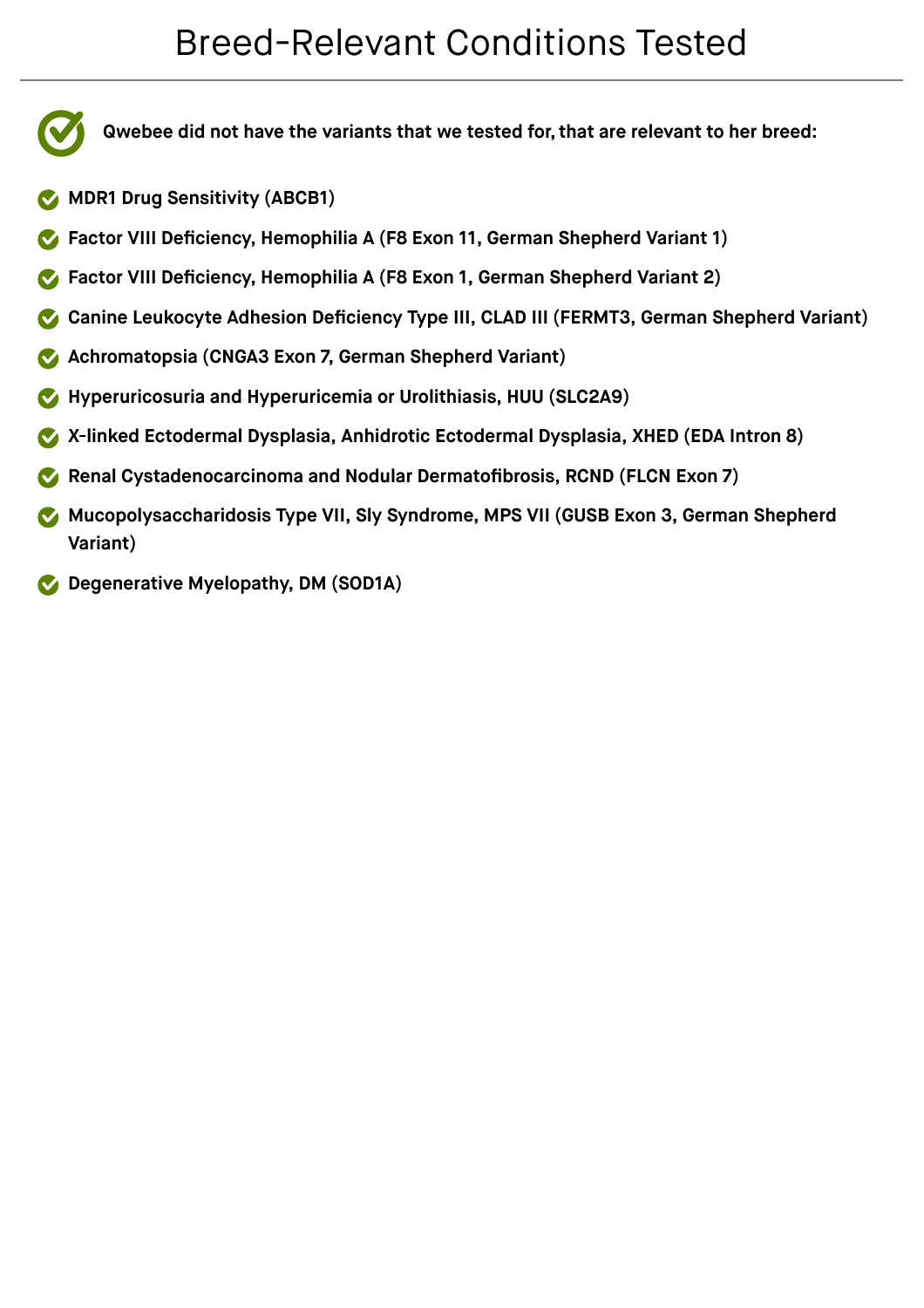$\blacktriangledown$ 

**Qwebee did not have the variants that we tested for, in the following conditions that the potential effect on dogs with Qwebee's breed may not yet be known.**

- **P2Y12 Receptor Platelet Disorder (P2Y12)**
- **Factor IX Deficiency, Hemophilia B (F9 Exon 7, Terrier Variant)**
- **Factor IX Deficiency, Hemophilia B (F9 Exon 7, Rhodesian Ridgeback Variant)**
- **Factor VII Deficiency (F7 Exon 5)**
- **Factor VIII Deficiency, Hemophilia A (F8 Exon 10, Boxer Variant)**
- **Thrombopathia (RASGRP1 Exon 5, Basset Hound Variant)**
- **Thrombopathia (RASGRP1 Exon 8, Landseer Variant)**
- **Thrombopathia (RASGRP1 Exon 5, American Eskimo Dog Variant)**
- **Von Willebrand Disease Type III, Type III vWD (VWF Exon 4, Terrier Variant)**
- **Von Willebrand Disease Type III, Type III vWD (VWF Exon 7, Shetland Sheepdog Variant)**
- **Von Willebrand Disease Type I, Type I vWD (VWF)**
- **Von Willebrand Disease Type II, Type II vWD (VWF, Pointer Variant)**
- **Canine Leukocyte Adhesion Deficiency Type I, CLAD I (ITGB2, Setter Variant)**
- **Congenital Macrothrombocytopenia (TUBB1 Exon 1, Cairn and Norfolk Terrier Variant)**
- **Canine Elliptocytosis (SPTB Exon 30)**
- **Glanzmann's Thrombasthenia Type I (ITGA2B Exon 13, Great Pyrenees Variant)**
- **Glanzmann's Thrombasthenia Type I (ITGA2B Exon 12, Otterhound Variant)**
- **May-Hegglin Anomaly (MYH9)**
- **Prekallikrein Deficiency (KLKB1 Exon 8)**
- **Pyruvate Kinase Deficiency (PKLR Exon 5, Basenji Variant)**
- **Pyruvate Kinase Deficiency (PKLR Exon 7, Labrador Retriever Variant)**
- **Pyruvate Kinase Deficiency (PKLR Exon 7, Pug Variant)**
- **Pyruvate Kinase Deficiency (PKLR Exon 7, Beagle Variant)**
- **Pyruvate Kinase Deficiency (PKLR Exon 10, Terrier Variant)**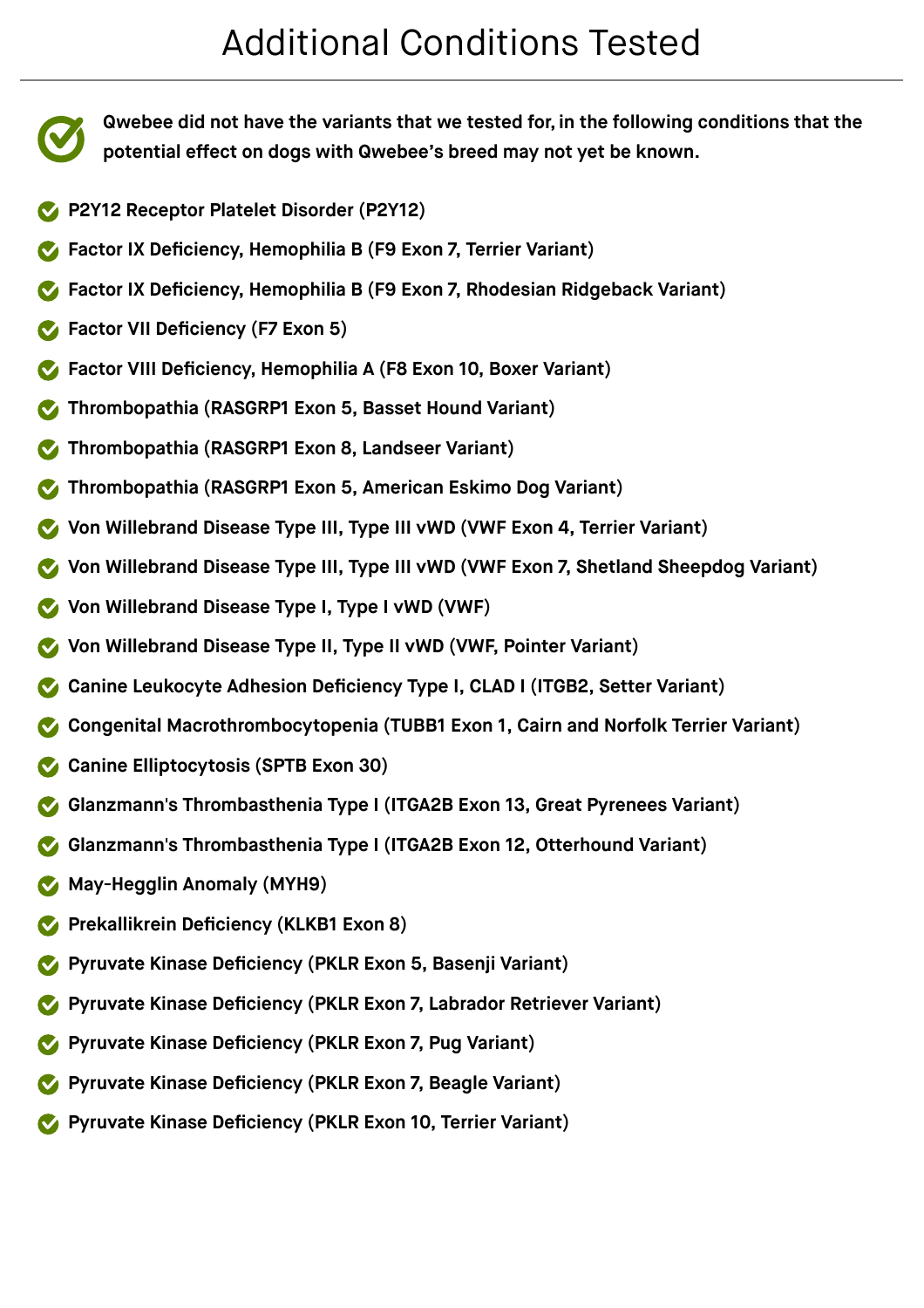- **Trapped Neutrophil Syndrome, TNS (VPS13B)**
- **Ligneous Membranitis, LM (PLG)**
- **Methemoglobinemia (CYB5R3)**
- **Congenital Hypothyroidism (TPO, Tenterfield Terrier Variant)**
- **Congenital Hypothyroidism (TPO, Rat, Toy, Hairless Terrier Variant)**
- **Complement 3 Deficiency, C3 Deficiency (C3)**
- **Severe Combined Immunodeficiency, SCID (PRKDC, Terrier Variant)**
- **Severe Combined Immunodeficiency, SCID (RAG1, Wetterhoun Variant)**
- **X-linked Severe Combined Immunodeficiency, X-SCID (IL2RG Exon 1, Basset Hound Variant)**
- **X-linked Severe Combined Immunodeficiency, X-SCID (IL2RG, Corgi Variant)**
- **Progressive Retinal Atrophy, rcd1 (PDE6B Exon 21, Irish Setter Variant)**
- **Progressive Retinal Atrophy, rcd3 (PDE6A)**
- **Progressive Retinal Atrophy, CNGA (CNGA1 Exon 9)**
- **Progressive Retinal Atrophy, prcd (PRCD Exon 1)**
- **Progressive Retinal Atrophy, PRA1 (CNGB1)**
- **Progressive Retinal Atrophy (SAG)**
- **Golden Retriever Progressive Retinal Atrophy 1, GR-PRA1 (SLC4A3)**
- **Golden Retriever Progressive Retinal Atrophy 2, GR-PRA2 (TTC8)**
- **Progressive Retinal Atrophy, crd1 (PDE6B, American Staffordshire Terrier Variant)**
- **Progressive Retinal Atrophy, crd4/cord1 (RPGRIP1)**
- **X-Linked Progressive Retinal Atrophy 1, XL-PRA1 (RPGR)**
- **Progressive Retinal Atrophy, PRA3 (FAM161A)**
- **Collie Eye Anomaly, Choroidal Hypoplasia, CEA (NHEJ1)**
- **Day blindness, Cone Degeneration, Achromatopsia (CNGB3 Exon 6, German Shorthaired Pointer Variant)**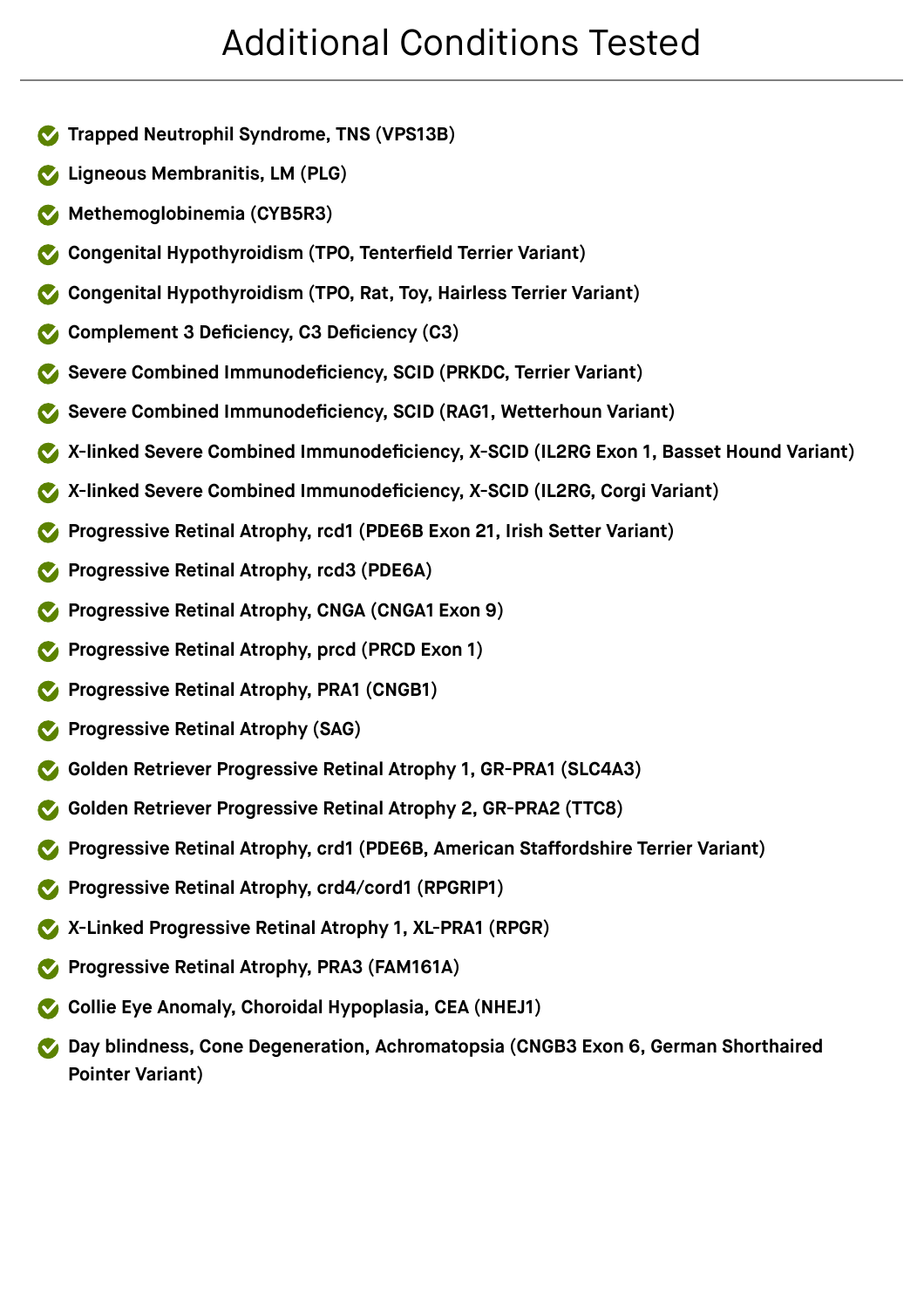- **Achromatopsia (CNGA3 Exon 7, Labrador Retriever Variant)**
- **Autosomal Dominant Progressive Retinal Atrophy (RHO)**
- **Canine Multifocal Retinopathy, cmr1 (BEST1 Exon 2)**
- **Canine Multifocal Retinopathy, cmr2 (BEST1 Exon 5, Coton de Tulear Variant)**
- **Canine Multifocal Retinopathy, cmr3 (BEST1 Exon 10 Deletion, Finnish and Swedish Lapphund, Lapponian Herder Variant)**
- **Primary Open Angle Glaucoma (ADAMTS10 Exon 9, Norwegian Elkhound Variant)**
- **Primary Open Angle Glaucoma (ADAMTS10 Exon 17, Beagle Variant)**
- **Primary Open Angle Glaucoma (ADAMTS17 Exon 11, Basset Fauve de Bretagne Variant)**
- **Primary Open Angle Glaucoma and Primary Lens Luxation (ADAMTS17 Exon 2, Chinese Shar-Pei Variant)**
- **Goniodysgenesis and Glaucoma, Pectinate Ligament Dysplasia, PLD (OLFM3)**
- **Hereditary Cataracts, Early-Onset Cataracts, Juvenile Cataracts (HSF4 Exon 9, Australian Shepherd Variant)**
- **Primary Lens Luxation (ADAMTS17)**
- **Congenital Stationary Night Blindness (RPE65, Briard Variant)**
- **Congenital Stationary Night Blindness (LRIT3, Beagle Variant)**
- **Macular Corneal Dystrophy, MCD (CHST6)**
- **2,8-Dihydroxyadenine Urolithiasis, 2,8-DHA Urolithiasis (APRT)**
- **Cystinuria Type I-A (SLC3A1, Newfoundland Variant)**
- **Cystinuria Type II-A (SLC3A1, Australian Cattle Dog Variant)**
- **Cystinuria Type II-B (SLC7A9, Miniature Pinscher Variant)**
- **Polycystic Kidney Disease, PKD (PKD1)**
- **Primary Hyperoxaluria (AGXT)**
- **Protein Losing Nephropathy, PLN (NPHS1)**
- **X-Linked Hereditary Nephropathy, XLHN (COL4A5 Exon 35, Samoyed Variant 2)**
- **Autosomal Recessive Hereditary Nephropathy, Familial Nephropathy, ARHN (COL4A4 Exon 3, Cocker Spaniel Variant)**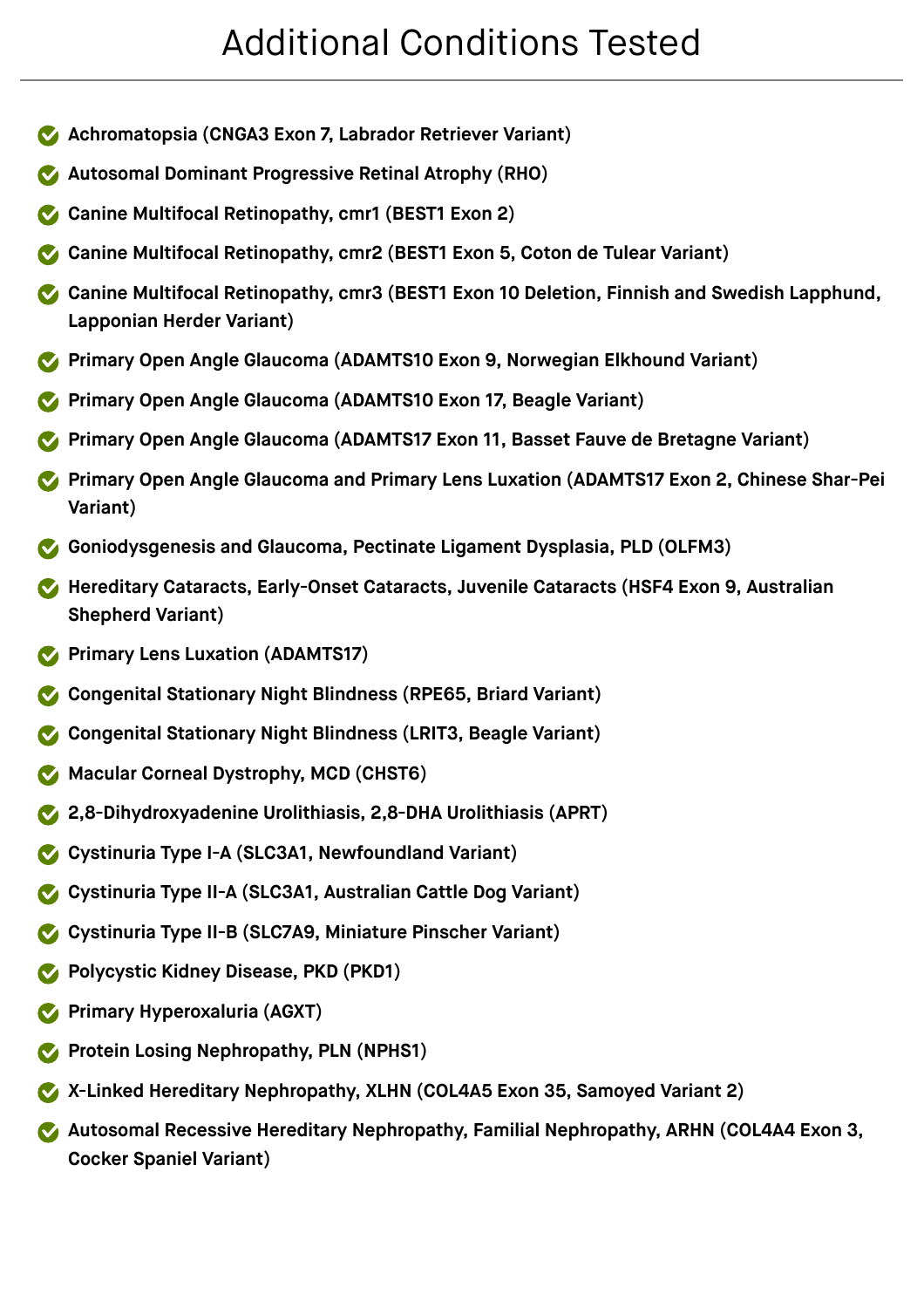- **Primary Ciliary Dyskinesia, PCD (CCDC39 Exon 3, Old English Sheepdog Variant)**
- **Primary Ciliary Dyskinesia, PCD (NME5, Alaskan Malamute Variant)**
- **Congenital Keratoconjunctivitis Sicca and Ichthyosiform Dermatosis, Dry Eye Curly Coat Syndrome, CKCSID (FAM83H Exon 5)**
- **Canine Fucosidosis (FUCA1)**
- **Glycogen Storage Disease Type II, Pompe's Disease, GSD II (GAA, Finnish and Swedish Lapphund, Lapponian Herder Variant)**
- **Glycogen Storage Disease Type IA, Von Gierke Disease, GSD IA (G6PC, Maltese Variant)**
- **Glycogen Storage Disease Type IIIA, GSD IIIA (AGL, Curly Coated Retriever Variant)**
- **Mucopolysaccharidosis Type IIIA, Sanfilippo Syndrome Type A, MPS IIIA (SGSH Exon 6, Dachshund Variant)**
- **Mucopolysaccharidosis Type IIIA, Sanfilippo Syndrome Type A, MPS IIIA (SGSH Exon 6, New Zealand Huntaway Variant)**
- **Mucopolysaccharidosis Type VII, Sly Syndrome, MPS VII (GUSB Exon 5, Terrier Brasileiro Variant)**
- **Glycogen storage disease Type VII, Phosphofructokinase Deficiency, PFK Deficiency (PFKM, Whippet and English Springer Spaniel Variant)**
- **Glycogen storage disease Type VII, Phosphofructokinase Deficiency, PFK Deficiency (PFKM, Wachtelhund Variant)**
- **Lagotto Storage Disease (ATG4D)**
- **Neuronal Ceroid Lipofuscinosis 1, NCL 1 (PPT1 Exon 8, Dachshund Variant 1)**
- **Neuronal Ceroid Lipofuscinosis 2, NCL 2 (TPP1 Exon 4, Dachshund Variant 2)**
- **Neuronal Ceroid Lipofuscinosis, Cerebellar Ataxia, NCL4A (ARSG Exon 2, American Staffordshire Terrier Variant)**
- **Neuronal Ceroid Lipofuscinosis 5, NCL 5 (CLN5 Exon 4 SNP, Border Collie Variant)**
- **Neuronal Ceroid Lipofuscinosis 6, NCL 6 (CLN6 Exon 7, Australian Shepherd Variant)**
- **Neuronal Ceroid Lipofuscinosis 8, NCL 8 (CLN8 Exon 2, English Setter Variant)**
- **Neuronal Ceroid Lipofuscinosis 7, NCL 7 (MFSD8, Chihuahua and Chinese Crested Variant)**
- **Neuronal Ceroid Lipofuscinosis 8, NCL 8 (CLN8, Australian Shepherd Variant)**
- **Neuronal Ceroid Lipofuscinosis 10, NCL 10 (CTSD Exon 5, American Bulldog Variant)**
- **Neuronal Ceroid Lipofuscinosis 5, NCL 5 (CLN5 Exon 4 Deletion, Golden Retriever Variant)**
- **Adult-Onset Neuronal Ceroid Lipofuscinosis, NCL A, NCL 12 (ATP13A2, Tibetan Terrier Variant)**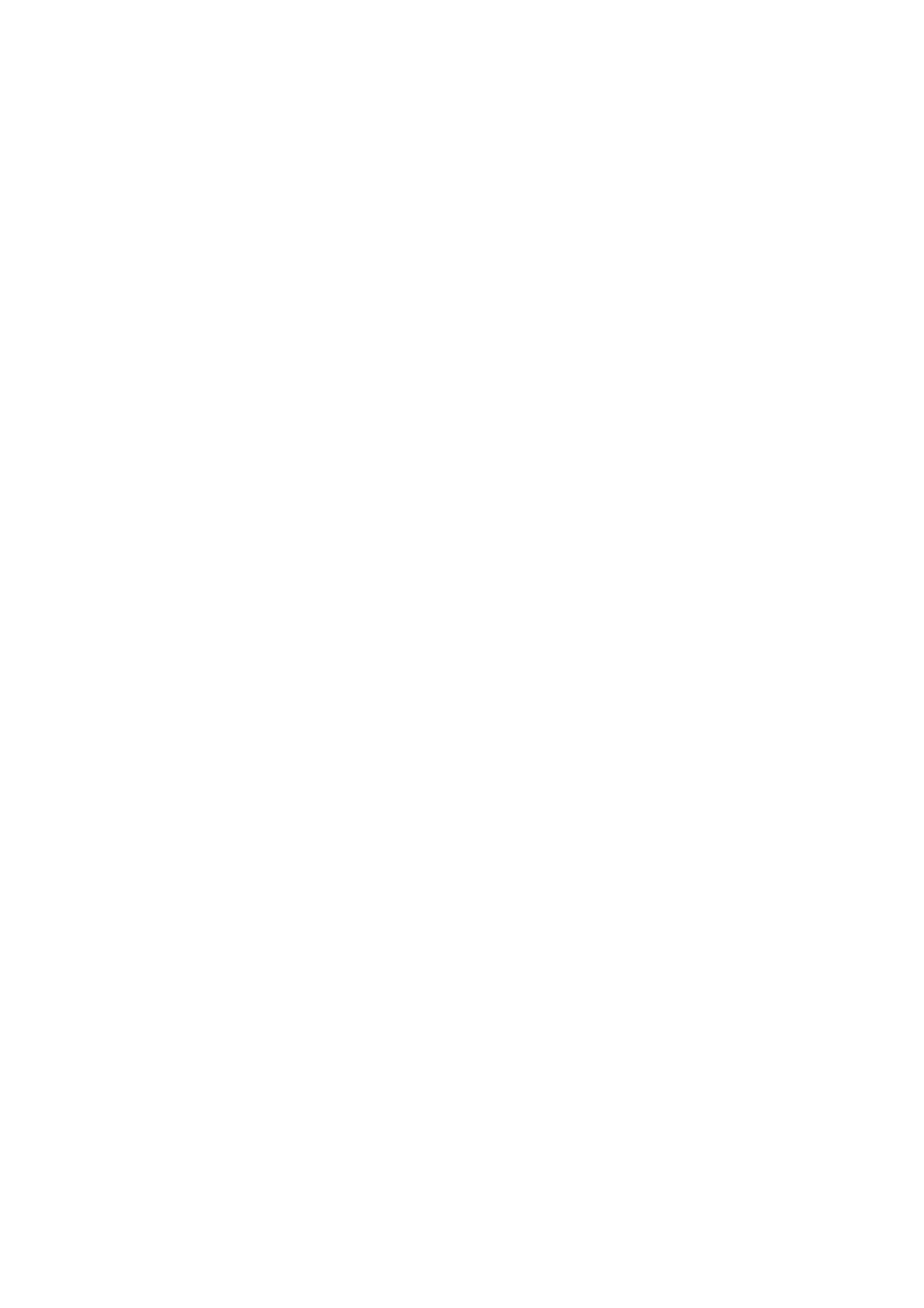- **Late-Onset Neuronal Ceroid Lipofuscinosis, NCL 12 (ATP13A2, Australian Cattle Dog Variant)**
- **GM1 Gangliosidosis (GLB1 Exon 15, Shiba Inu Variant)**
- **GM1 Gangliosidosis (GLB1 Exon 15, Alaskan Husky Variant)**
- **GM1 Gangliosidosis (GLB1 Exon 2, Portuguese Water Dog Variant)**
- **GM2 Gangliosidosis (HEXB, Poodle Variant)**
- **GM2 Gangliosidosis (HEXA, Japanese Chin Variant)**
- **Globoid Cell Leukodystrophy, Krabbe disease (GALC Exon 5, Terrier Variant)**
- **Autosomal Recessive Amelogenesis Imperfecta, Familial Enamel Hypoplasia (ENAM Deletion, Italian Greyhound Variant)**
- **Autosomal Recessive Amelogenesis Imperfecta, Familial Enamel Hypoplasia (ENAM SNP, Parson Russell Terrier Variant)**
- **Persistent Mullerian Duct Syndrome, PMDS (AMHR2)**
- **Deafness and Vestibular Syndrome of Dobermans, DVDob, DINGS (MYO7A)**
- **Shar-Pei Autoinflammatory Disease, SPAID, Shar-Pei Fever (MTBP)**
- **Neonatal Interstitial Lung Disease (LAMP3)**
- **Alaskan Husky Encephalopathy, Subacute Necrotizing Encephalomyelopathy (SLC19A3)**
- **Alexander Disease (GFAP)**
- **Cerebellar Abiotrophy, Neonatal Cerebellar Cortical Degeneration, NCCD (SPTBN2, Beagle Variant)**
- **Cerebellar Ataxia, Progressive Early-Onset Cerebellar Ataxia (SEL1L, Finnish Hound Variant)**
- **Cerebellar Hypoplasia (VLDLR, Eurasier Variant)**
- **Spinocerebellar Ataxia, Late-Onset Ataxia, LoSCA (CAPN1)**
- **Spinocerebellar Ataxia with Myokymia and/or Seizures (KCNJ10)**
- **Hereditary Ataxia, Cerebellar Degeneration (RAB24, Old English Sheepdog and Gordon Setter Variant)**
- **Benign Familial Juvenile Epilepsy, Remitting Focal Epilepsy (LGI2)**
- **Fetal-Onset Neonatal Neuroaxonal Dystrophy (MFN2, Giant Schnauzer Variant)**
- **Hypomyelination and Tremors (FNIP2, Weimaraner Variant)**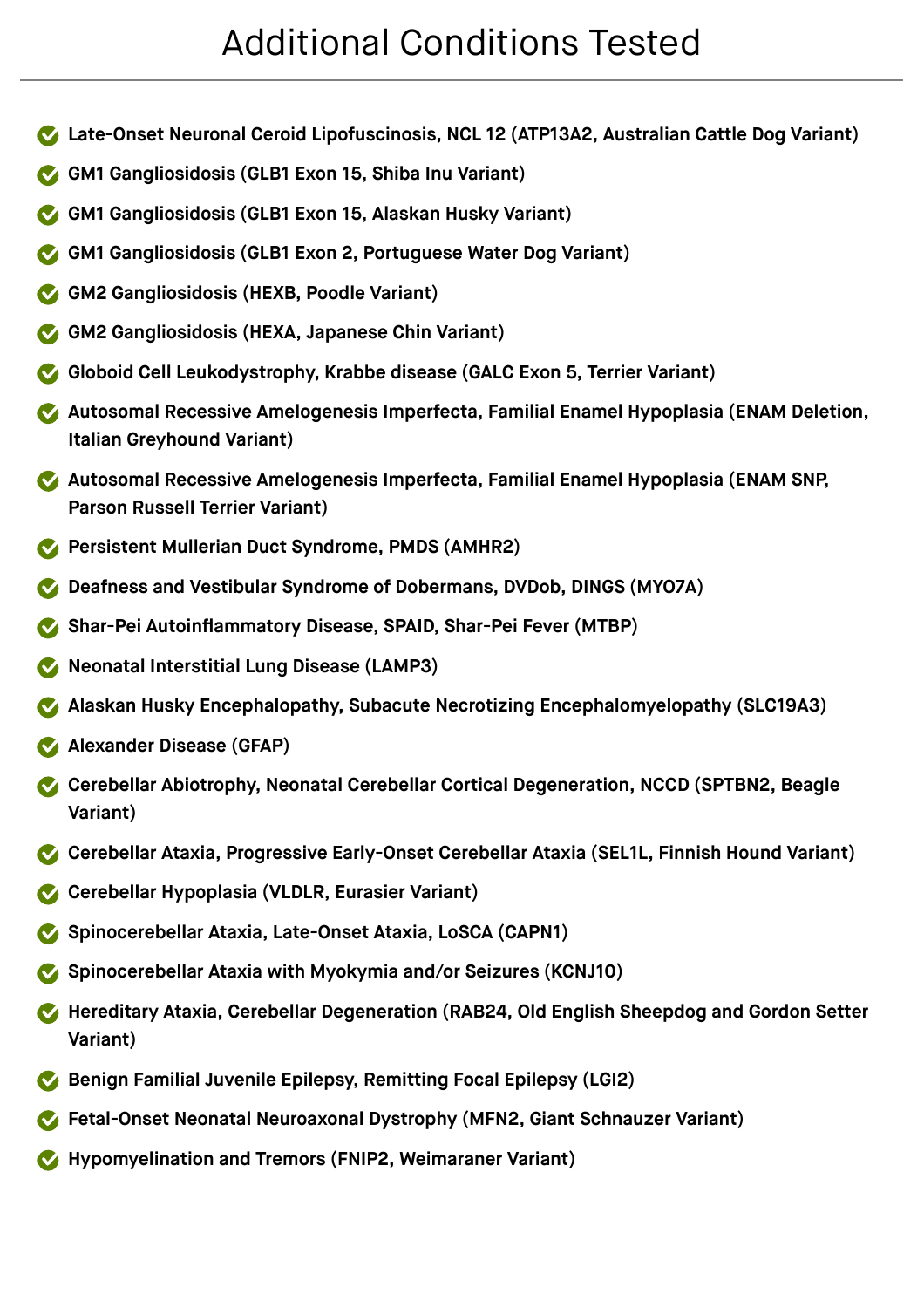- **Shaking Puppy Syndrome, X-linked Generalized Tremor Syndrome (PLP1, English Springer Spaniel Variant)**
- **Neuroaxonal Dystrophy, NAD (TECPR2, Spanish Water Dog Variant)**
- **Neuroaxonal Dystrophy, NAD (VPS11, Rottweiler Variant)**
- **L-2-Hydroxyglutaricaciduria, L2HGA (L2HGDH, Staffordshire Bull Terrier Variant)**
- **Neonatal Encephalopathy with Seizures, NEWS (ATF2)**
- **Polyneuropathy, AMPN (NDRG1 SNP, Alaskan Malamute Variant)**
- **Narcolepsy (HCRTR2 Intron 4, Doberman Pinscher Variant)**
- **Narcolepsy (HCRTR2 Intron 6, Labrador Retriever Variant)**
- **Narcolepsy (HCRTR2 Exon 1, Dachshund Variant)**
- **Progressive Neuronal Abiotrophy, Canine Multiple System Degeneration, CMSD (SERAC1 Exon 15, Kerry Blue Terrier Variant)**
- **Progressive Neuronal Abiotrophy, Canine Multiple System Degeneration, CMSD (SERAC1 Exon 4, Chinese Crested Variant)**
- **Juvenile Laryngeal Paralysis and Polyneuropathy, Polyneuropathy with Ocular Abnormalities and Neuronal Vacuolation, POANV (RAB3GAP1, Rottweiler Variant)**
- **Hereditary Sensory Autonomic Neuropathy, Acral Mutilation Syndrome, AMS (GDNF-AS, Spaniel and Pointer Variant)**
- **Sensory Neuropathy (FAM134B, Border Collie Variant)**
- **Juvenile-Onset Polyneuropathy, Leonberger Polyneuropathy 1, LPN1 (LPN1, ARHGEF10)**
- **Juvenile Myoclonic Epilepsy (DIRAS1)**
- **Juvenile-Onset Polyneuropathy, Leonberger Polyneuropathy 2, LPN2 (GJA9)**
- **Spongy Degeneration with Cerebellar Ataxia 1, SDCA1, SeSAME/EAST Syndrome (KCNJ10)**
- **Spongy Degeneration with Cerebellar Ataxia 2, SDCA2 (ATP1B2)**
- **Dilated Cardiomyopathy, DCM1 (PDK4, Doberman Pinscher Variant 1)**
- **Dilated Cardiomyopathy, DCM2 (TTN, Doberman Pinscher Variant 2)**
- **Long QT Syndrome (KCNQ1)**
- **Cardiomyopathy and Juvenile Mortality (YARS2)**
- **Muscular Dystrophy (DMD, Cavalier King Charles Spaniel Variant 1)**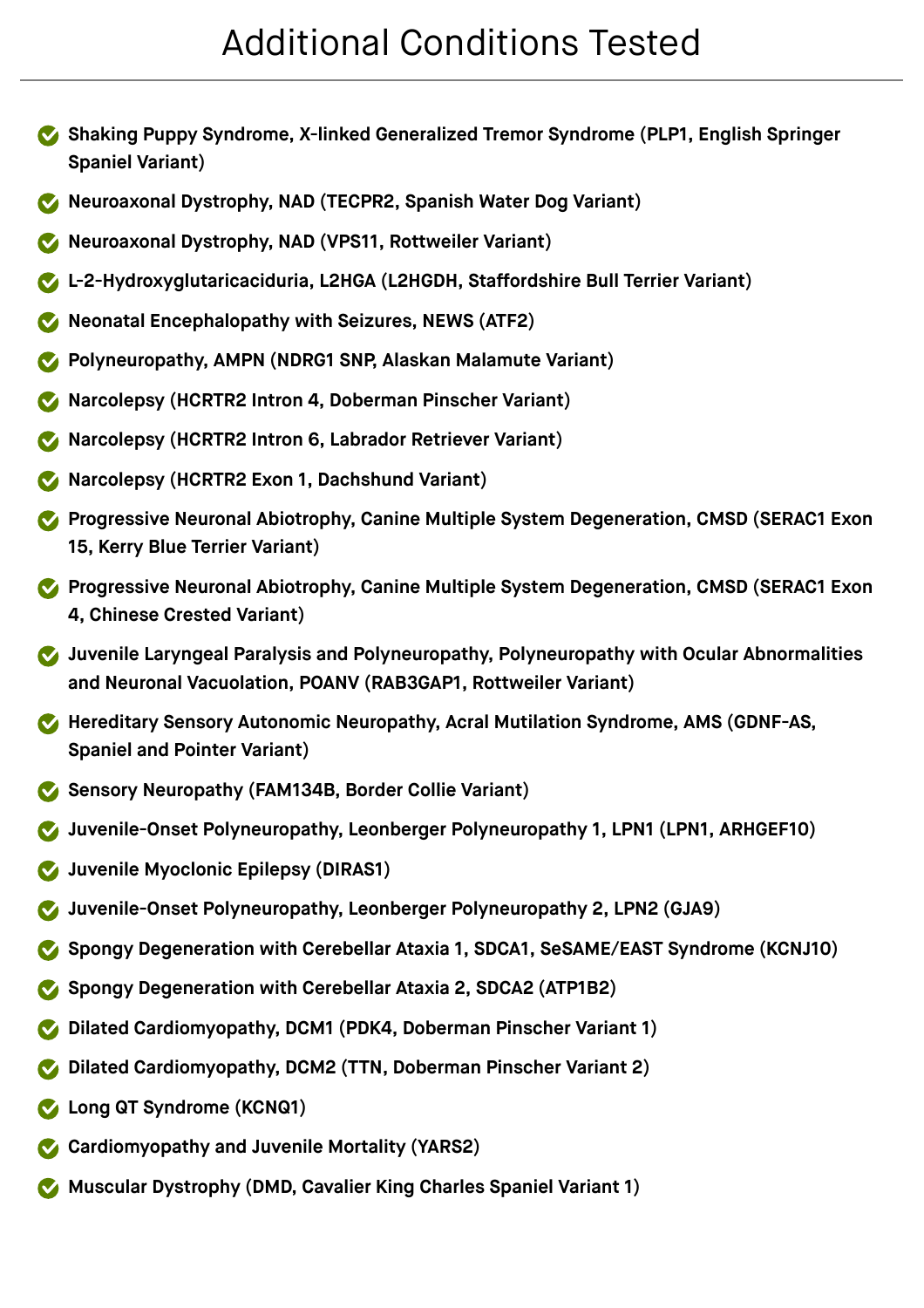- **Muscular Dystrophy (DMD, Golden Retriever Variant)**
- **Limb Girdle Muscular Dystrophy (SGCD, Boston Terrier Variant)**
- **Ulrich-like Congenital Muscular Dystrophy (COL6A3 Exon 10, Labrador Retriever Variant)**
- **Centronuclear Myopathy (PTPLA)**
- **Exercise-Induced Collapse (DNM1)**
- **Inherited Myopathy of Great Danes (BIN1)**
- **Myostatin Deficiency, Bully Whippet Syndrome (MSTN)**
- **Myotonia Congenita (CLCN1 Exon 7, Miniature Schnauzer Variant)**
- **Myotonia Congenita (CLCN1 Exon 23, Australian Cattle Dog Variant)**
- **Myotubular Myopathy 1, X-linked Myotubular Myopathy, XL-MTM (MTM1, Labrador Retriever Variant)**
- **Inflammatory Myopathy (SLC25A12)**
- **Hypocatalasia, Acatalasemia (CAT)**
- **Pyruvate Dehydrogenase Deficiency (PDP1, Spaniel Variant)**
- **Malignant Hyperthermia (RYR1)**
- **Imerslund-Grasbeck Syndrome, Selective Cobalamin Malabsorption (CUBN Exon 53, Border Collie Variant)**
- **Imerslund-Grasbeck Syndrome, Selective Cobalamin Malabsorption (CUBN Exon 8, Beagle Variant)**
- **Inherited Selected Cobalamin Malabsorption with Proteinuria (CUBN, Komondor Variant)**
- **Lundehund Syndrome (LEPREL1)**
- **Congenital Myasthenic Syndrome, CMS (CHAT, Old Danish Pointing Dog Variant)**
- **Congenital Myasthenic Syndrome, CMS (COLQ, Labrador Retriever Variant)**
- **Congenital Myasthenic Syndrome, CMS (CHRNE, Jack Russell Terrier Variant)**
- **Congenital Myasthenic Syndrome, CMS (COLQ, Golden Retriever Variant)**
- **Myasthenia Gravis Like Syndrome (CHRNE, Heideterrier Variant)**
- **Episodic Falling Syndrome (BCAN)**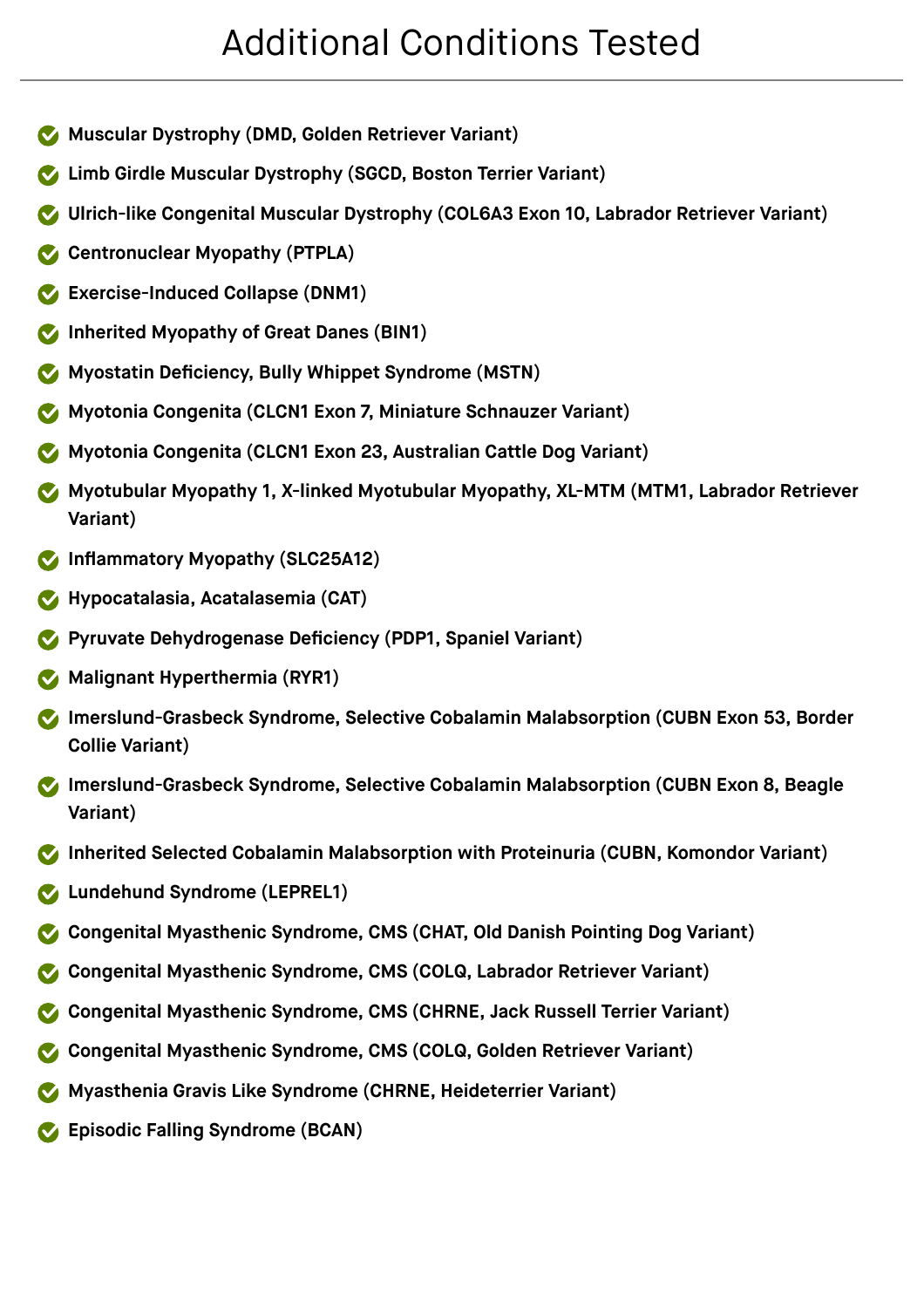- **Paroxysmal Dyskinesia, PxD (PGIN)**
- **Demyelinating Polyneuropathy (SBF2/MTRM13)**
- **Dystrophic Epidermolysis Bullosa (COL7A1, Golden Retriever Variant)**
- **Dystrophic Epidermolysis Bullosa (COL7A1, Central Asian Shepherd Dog Variant)**
- **Ectodermal Dysplasia, Skin Fragility Syndrome (PKP1, Chesapeake Bay Retriever Variant)**
- **Ichthyosis, Epidermolytic Hyperkeratosis (KRT10, Terrier Variant)**
- **Ichthyosis, ICH1 (PNPLA1, Golden Retriever Variant)**
- **Ichthyosis (SLC27A4, Great Dane Variant)**
- **Ichthyosis (NIPAL4, American Bulldog Variant)**
- **Focal Non-Epidermolytic Palmoplantar Keratoderma, Pachyonychia Congenita (KRT16, Dogue de Bordeaux Variant)**
- **Hereditary Footpad Hyperkeratosis (FAM83G, Terrier and Kromfohrlander Variant)**
- **Hereditary Footpad Hyperkeratosis (DSG1, Rottweiler Variant)**
- **Hereditary Nasal Parakeratosis, HNPK (SUV39H2)**
- **Musladin-Lueke Syndrome, MLS (ADAMTSL2)**
- **Oculocutaneous Albinism, OCA (SLC45A2, Pekingese Variant)**
- **Bald Thigh Syndrome (IGFBP5)**
- **Lethal Acrodermatitis, LAD (MKLN1)**
- **Ehlers Danlos (ADAMTS2, Doberman Pinscher Variant)**
- **Cleft Lip and/or Cleft Palate (ADAMTS20, Nova Scotia Duck Tolling Retriever Variant)**
- **Hereditary Vitamin D-Resistant Rickets (VDR)**
- **Oculoskeletal Dysplasia 2, Dwarfism-Retinal Dysplasia 2, drd2, OSD2 (COL9A2, Samoyed Variant)**
- **Osteogenesis Imperfecta, Brittle Bone Disease (COL1A2, Beagle Variant)**
- **Osteogenesis Imperfecta, Brittle Bone Disease (SERPINH1, Dachshund Variant)**
- **Osteogenesis Imperfecta, Brittle Bone Disease (COL1A1, Golden Retriever Variant)**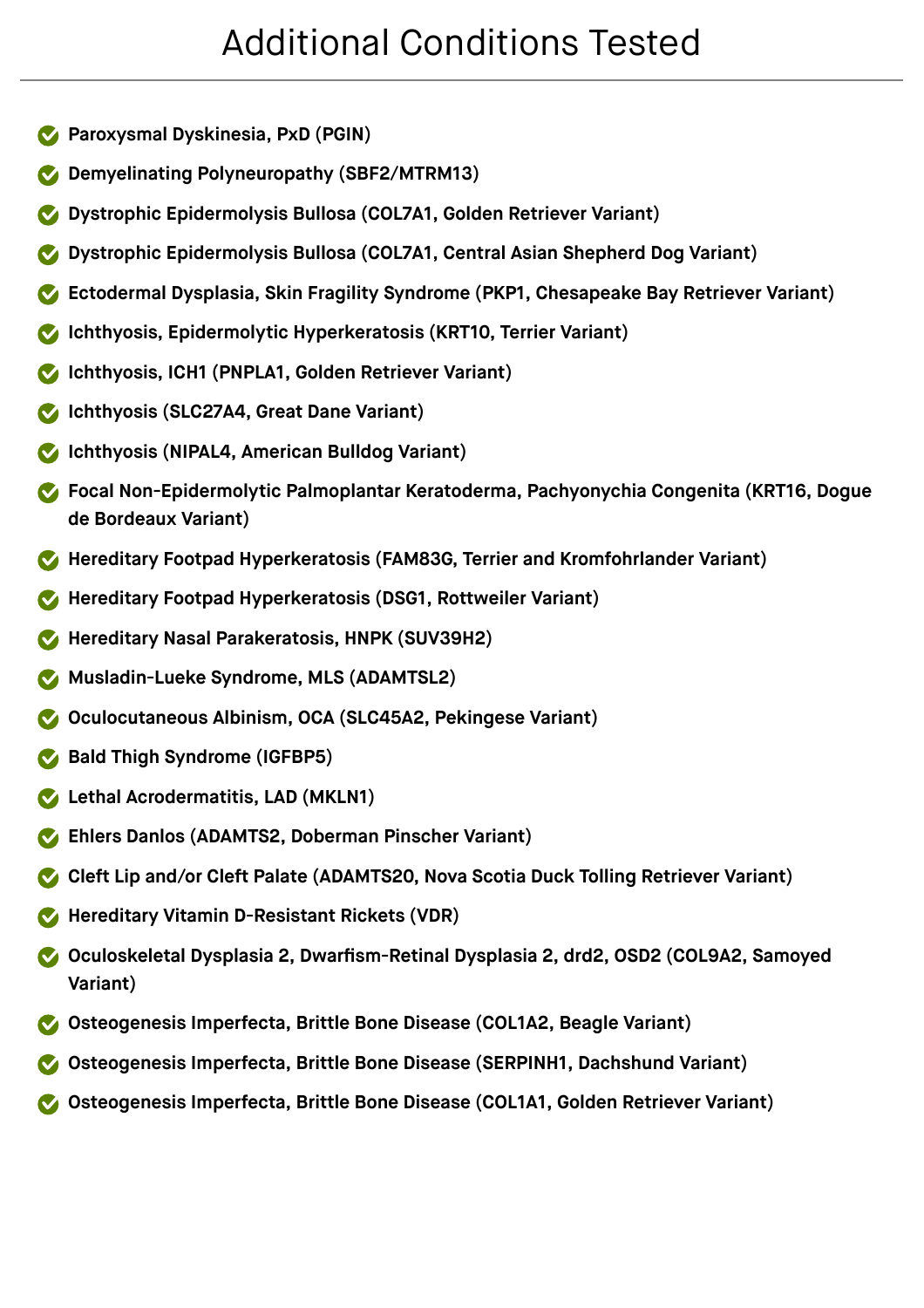- **Osteochondrodysplasia, Skeletal Dwarfism (SLC13A1, Poodle Variant)**
- **Skeletal Dysplasia 2, SD2 (COL11A2, Labrador Retriever Variant)**
- **Craniomandibular Osteopathy, CMO (SLC37A2)**
- **Raine Syndrome, Canine Dental Hypomineralization Syndrome (FAM20C)**
- **Chondrodystrophy and Intervertebral Disc Disease, CDDY/IVDD, Type I IVDD (FGF4 retrogene - CFA12)**
- **Chondrodystrophy (ITGA10, Norwegian Elkhound and Karelian Bear Dog Variant)**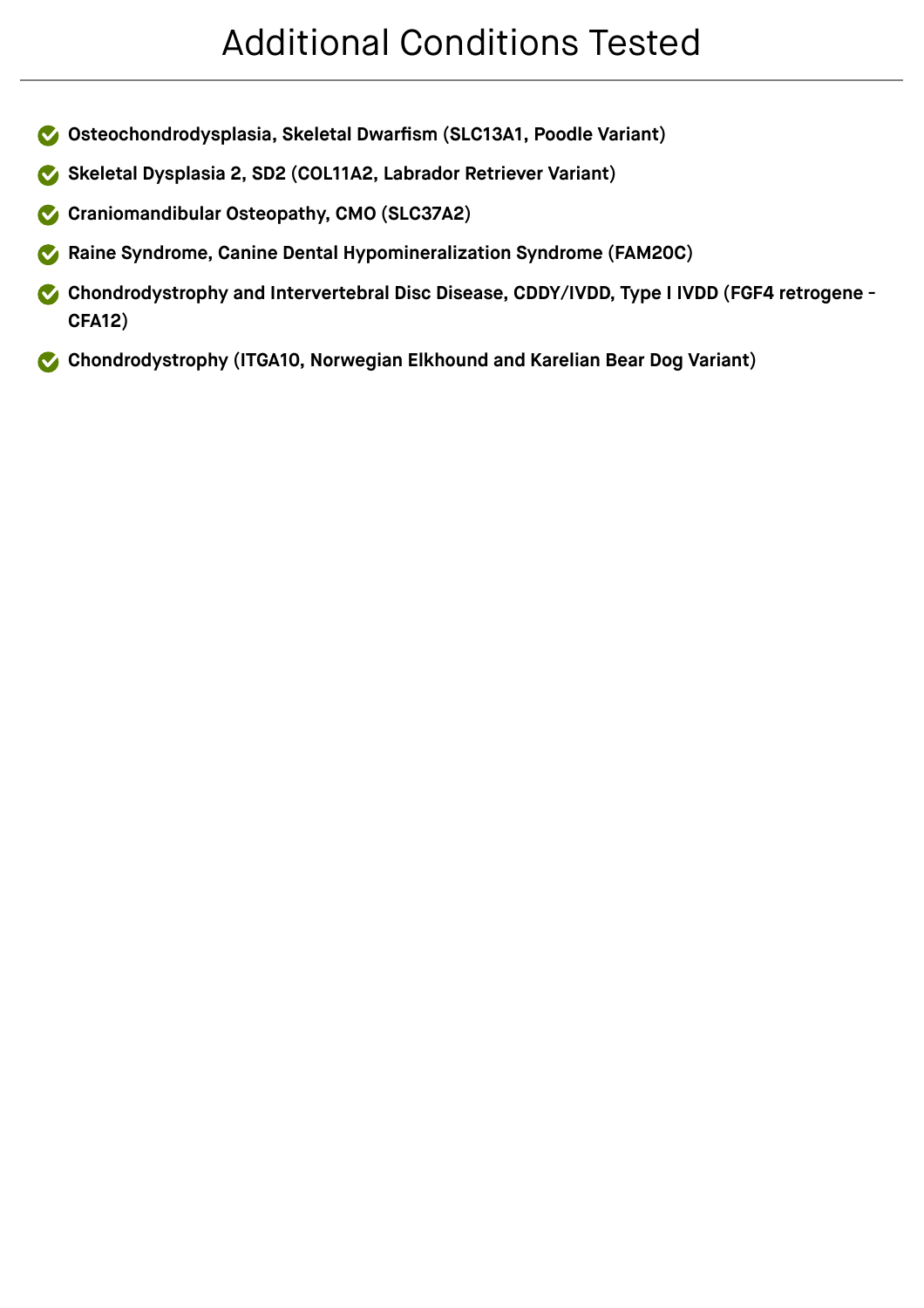### **Coefficient of Inbreeding (COI)**

#### **Genetic Result: 31%**

Our genetic COI measures the proportion of your dog's genome (her genes) where the genes on the mother's side are identical by descent to those on the father's side. The higher your dog's coefficient of inbreeding (the percentage), the more inbred your dog is.

#### **Your Dog's COI**



This graph represents where your dog's inbreeding levels fall on a scale compared to both dogs with a similar breed makeup to her (the blue bars) and all purebred dogs (the grey line).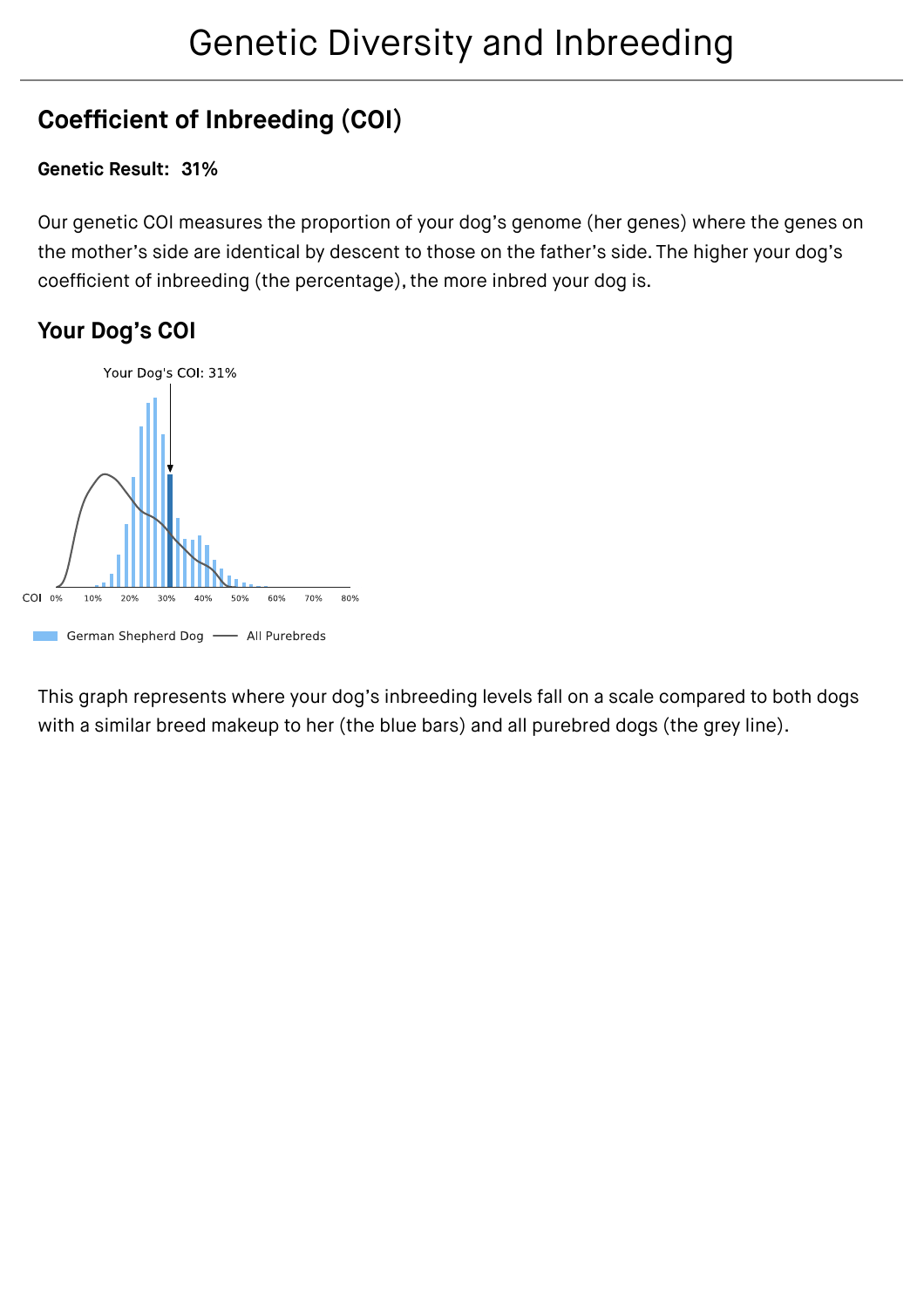### Genetic Diversity and Inbreeding

### **More on the Science**

Embark scientists, along with our research partners at Cornell University, have shown the impact of inbreeding on longevity and fertility and developed a state-of-the-art, peer-reviewed method for accurately measuring COI and predicting average COI in litters.

#### **Citations**

Sams & Boyko 2019 "Fine-Scale [Resolution of Runs of Homozygosity Reveal Patterns of Inbreeding](https://www.ncbi.nlm.nih.gov/pubmed/30429214) and Substantial Overlap with Recessive Disease Genotypes in Domestic Dogs" (https://www.ncbi.nlm.nih.gov/pubmed/30429214)

Chu et al 2019 "Inbreeding depression causes reduced fecundity in Golden Retrievers" [\(https://link.springer.com/article/10.1007/s00335-019-09805-4\)](https://link.springer.com/article/10.1007/s00335-019-09805-4)

Yordy et al 2019 "Body size, inbreeding, and lifespan in domestic dogs" [\(https://www.semanticscholar.org/paper/Body-size%2C-inbreeding%2C-and-lifespan-in](https://www.semanticscholar.org/paper/Body-size%2C-inbreeding%2C-and-lifespan-in-domestic-Yordy-Kraus/61d0fa7a71afb26f547f0fb7ff71e23a14d19d2c)domestic-Yordy-Kraus/61d0fa7a71afb26f547f0fb7ff71e23a14d19d2c)